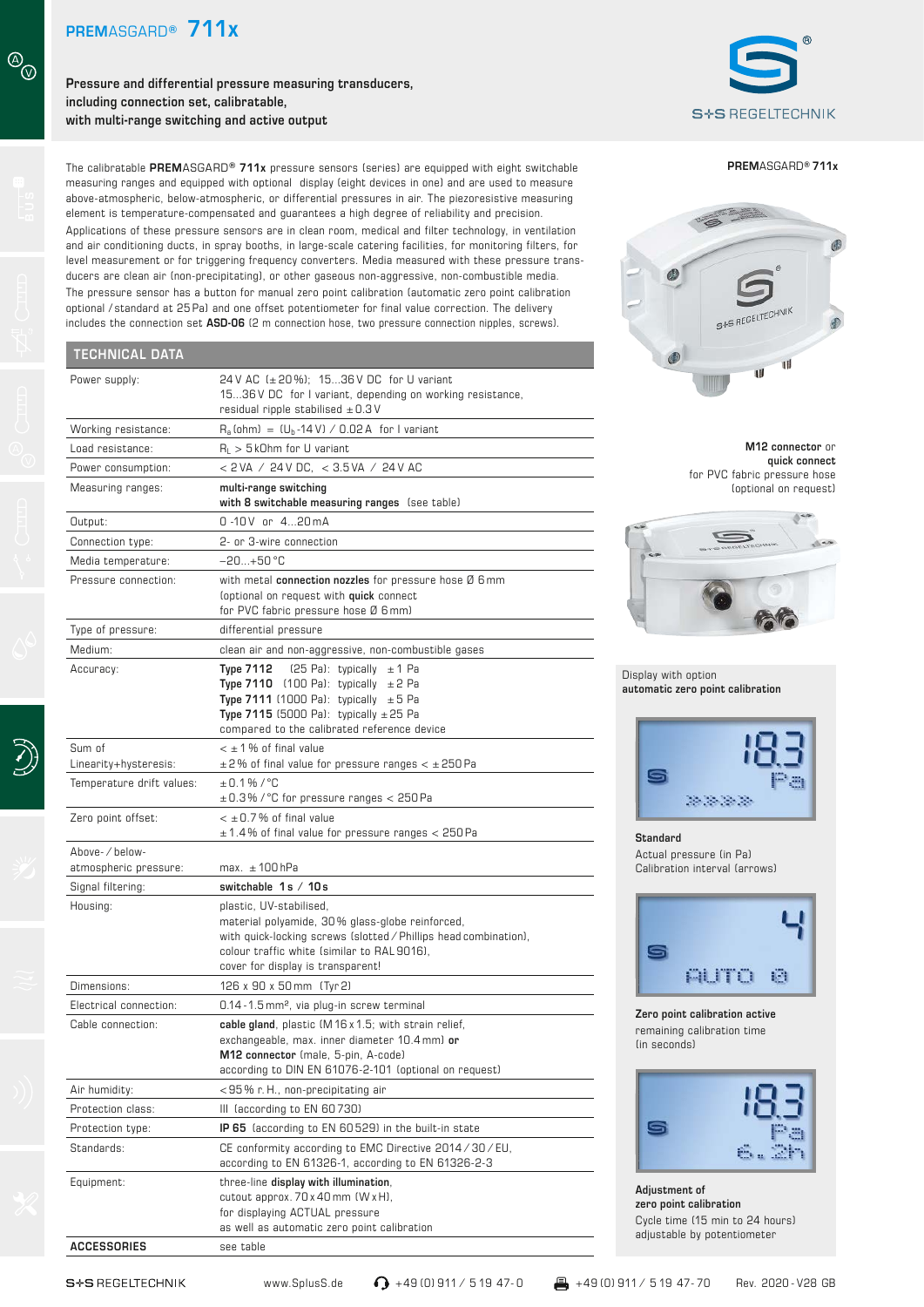**PREM**ASGARD**® 711x**

**Pressure and differential pressure measuring transducers, including connection set, calibratable, with multi-range switching and active output**



Dimensional drawing **PREM**ASGARD**® 711x** with display 112 126 90  $\mathbb C$  $\odot$ 50 112 20 4  $\overline{\mathbb{U}}$ T **M12 connector** M16x1.5 (optional on request)Dimensional drawing **ASD-06** Dimensional drawing **ASD-07** Dimensional drawing **ASD - 06 ASD - 07 DAL-01** Connection nipple Pressure outlet Connection set 45 35  $\overset{\Theta_{\mathcal{G}}}{\leadsto}$ 29 17 ø16 ø5 ø25 ø22 ø6.0 ø6 Federn  $\sqrt{ }$ Springs  $\overline{\phantom{a}}$ ┱ 3.5 78  $\overline{\infty}$ 70 60 ø29 ø35 ø6 ø6.5 ├┼ **ASD - 06 ASD - 07 DAL-01** Connection set Connection nipple Pressure outlet I<sub>FF</sub>

S<sup>+</sup>S REGELTECHNIK

D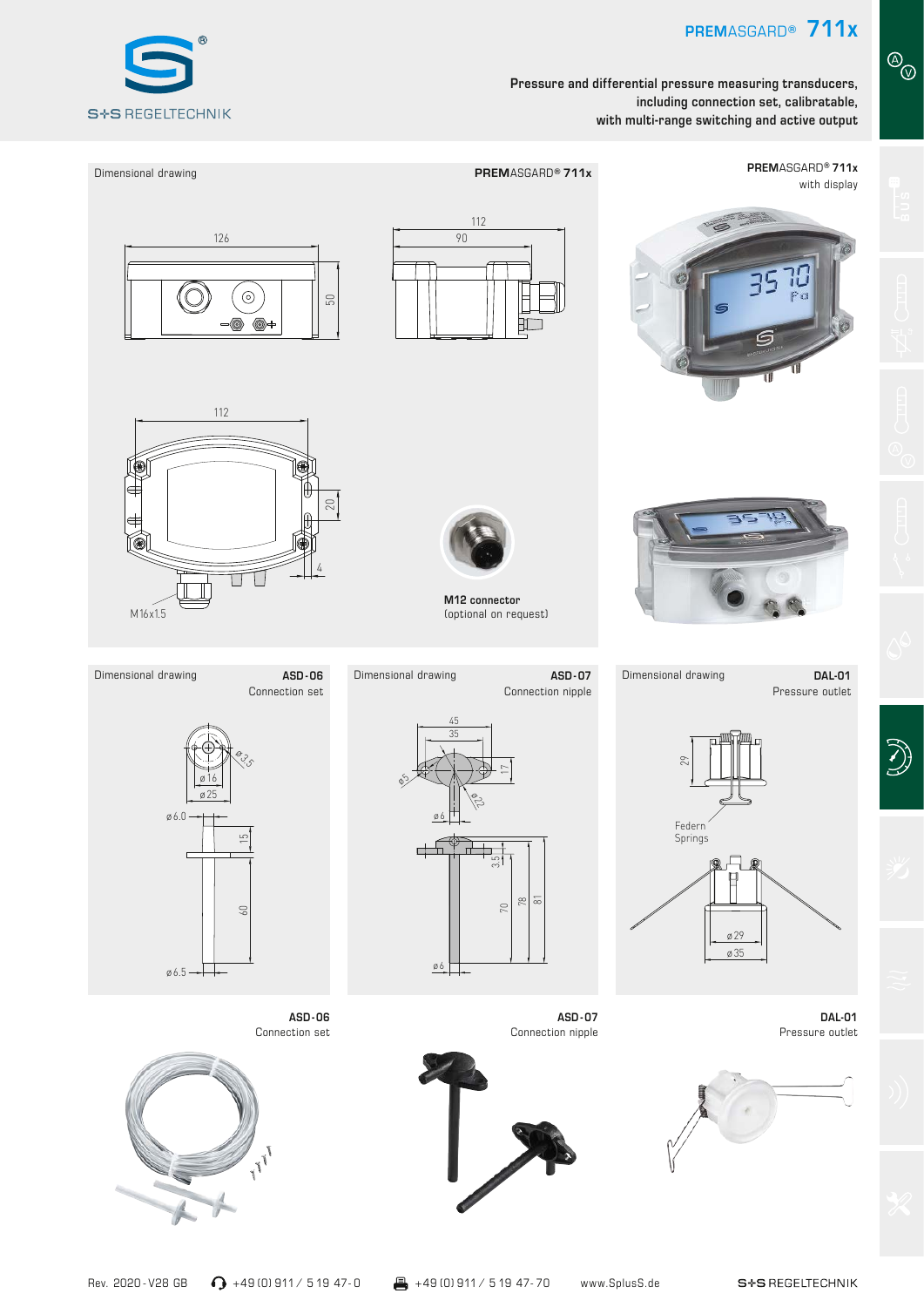

**Pressure and differential pressure measuring transducers, including connection set, calibratable, with multi-range switching and active output**

 $\circledcirc$ 





|          | Pressure range<br>(selectable) – max. measuring range (default) is depending to the type of device |           |          |               |               | <b>DIP</b>     | <b>DIP</b>    |            |     |
|----------|----------------------------------------------------------------------------------------------------|-----------|----------|---------------|---------------|----------------|---------------|------------|-----|
| $025$ Pa | 050 Pa                                                                                             | 0100 Pa   | 01000 Pa | $-25+25$ Pa   | $-50+50$ Pa   | $-100+100$ Pa  | -1000+1000 Pa | <b>OFF</b> | OFF |
| -        | -                                                                                                  | $0300$ Pa | 02000 Pa | -             | -             | $-300+300$ Pa  | -2000+2000 Pa | 0 N        | OFF |
| -        | -                                                                                                  | $0500$ Pa | 03000 Pa | -             | -             | $-500+500$ Pa  | -3000+3000 Pa | OFF        | 0N  |
| 0.25Pa   | 0100 Pa                                                                                            | 01000 Pa  | 05000 Pa | $-25 + 25$ Pa | $-100+100$ Pa | $-1000+1000Pa$ | -5000+5000 Pa | 0N         | ON  |

**Measurement signal filtering** (Time interval selectable)



**Measuring range mode**  (Mode selectable)

**DIP 3**

Unidirectional ( 0 ...+MR ) (default) OFF 10 s (default) OFF Bidirectional (–MR...+MR) **ON ON** 1s **CON ON** 

### **TYPES OF MONITORING:**

- **(A) Below-atmospheric pressure:**
	- P1 (+) is not connected
	- but open against atmosphere
	- P2 (-) connected to inside of duct

**DIP 5**

- **(B) Filter:** 
	- P1 (+) connected upstream of filter
	- P2 (–) connected downstream of filter
- **(C) Ventilator:**
	- P1 (+) connected downstream of ventilator P2 (–) connected upstream of ventilator
	- Pressure connections at the pressure switch are marked with P1 (+) for higher pressure and P2 (–) for lower pressure.

### **Conversion table for pressure values:**

**(A) (B) (C)**

| Unit $=$<br>Pa<br>mbar<br>bar                                                     | mH <sub>2</sub> 0<br>kPa      |
|-----------------------------------------------------------------------------------|-------------------------------|
| 1 Pa<br>0.001 kPa<br>1 Pa<br>0.00001 bar<br>$0.01$ mbar                           | 0.000101971 mH <sub>2</sub> 0 |
| 1 kPa<br>1000 Pa<br>1 kPa<br>$0.01$ bar<br>10 mbar                                | $0.101971$ mH <sub>2</sub> 0  |
| 1 bar<br>100000 Pa<br>100 kPa<br>1000 mbar<br>bar                                 | 10.1971 mH <sub>2</sub> 0     |
| $0.001$ bar<br>100 Pa<br>$0.1$ kPa<br>1 mbar<br>1 mbar                            | $0.0101971$ mH <sub>2</sub> O |
| 9.80665 kPa<br>9806.65 Pa<br>1 mH <sub>2</sub> 0<br>0.0980665 bar<br>98.0665 mbar | mH <sub>2</sub> 0             |

www.SplusS.de  $\bigcirc$  +49 (0) 911 / 5 19 47- 0  $\bigcirc$  +49 (0) 911 / 5 19 47- 70

Rev. 2020 - V28 GB